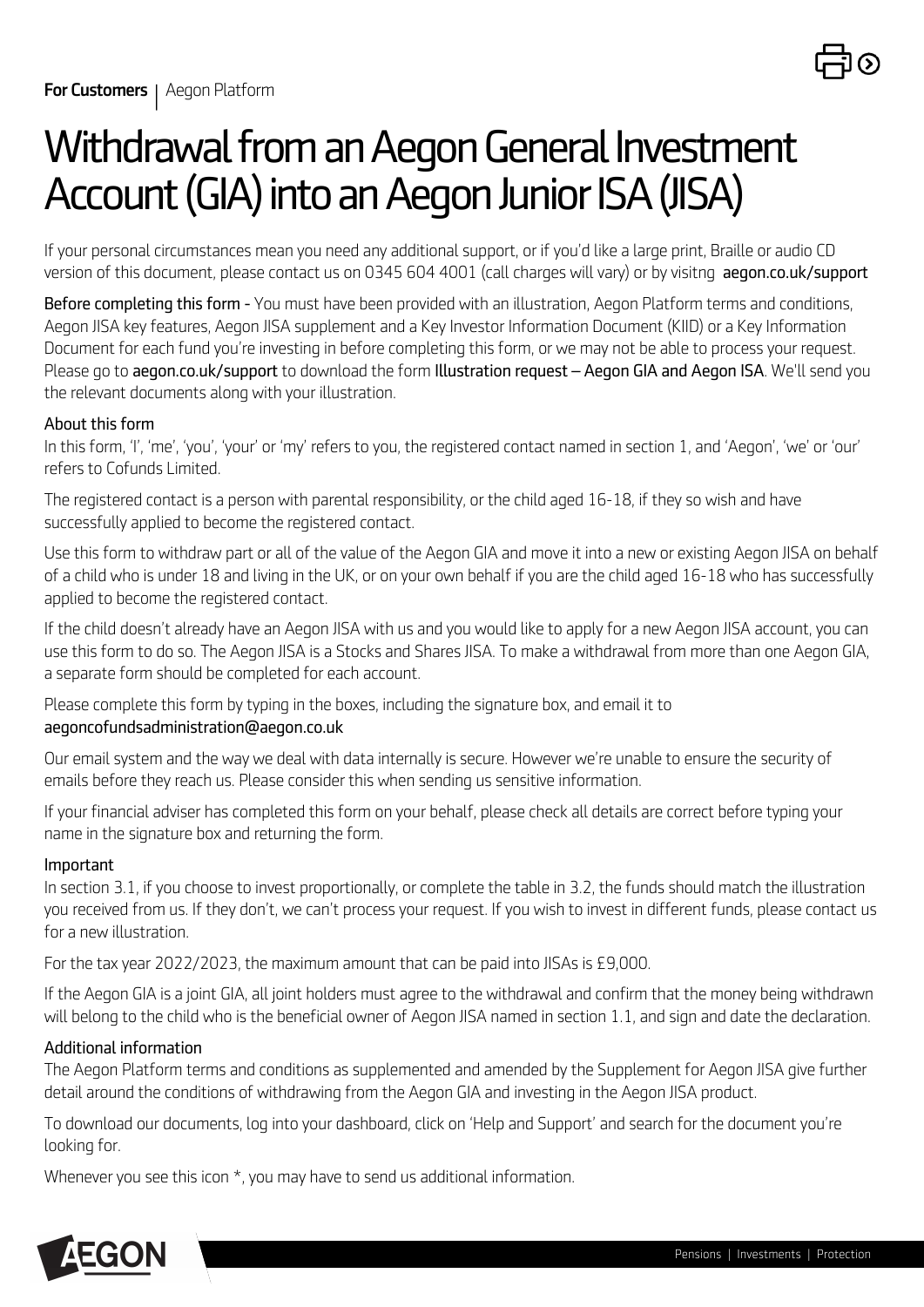## *1. Child and registered contact details*

| Full forename(s) |  |  |  |  |
|------------------|--|--|--|--|
|                  |  |  |  |  |

| 1.2 For tax purposes is the child resident anywhere |
|-----------------------------------------------------|
| other than the UK?                                  |

|  | $\Box$ $\gamma$ es – go to 1.4 |  |
|--|--------------------------------|--|
|--|--------------------------------|--|

*Postcode*

| Child details<br>Mr / Mrs / Miss / Ms / Other - please specify                                                                                 | The child does not have a National Insurance<br>Number                             |
|------------------------------------------------------------------------------------------------------------------------------------------------|------------------------------------------------------------------------------------|
| Full forename(s)                                                                                                                               | National Insurance number (if held)                                                |
|                                                                                                                                                | 1.6<br>Registered contact details<br>Mr / Mrs / Miss / Ms / Other - please specify |
| Surname                                                                                                                                        | Full forename(s)                                                                   |
|                                                                                                                                                |                                                                                    |
| Date of birth (dd/mm/yyyy)                                                                                                                     | Surname                                                                            |
| For tax purposes is the child resident anywhere<br>other than the UK?                                                                          |                                                                                    |
| $\Box$ No<br>$\Box$ Yes – please download and complete the<br>Individual self- certification form on our website<br>and attach to this form. * | Date of birth (dd/mm/yyyy)<br>Permanent registered address                         |
| Are you applying for a new Aegon JISA on behalf of<br>the child?<br>Yes $-$ go to 1.4                                                          |                                                                                    |
| $\Box$ No – tell us the Aegon JISA number and go to 1.5<br>8                                                                                   | Postcode                                                                           |
| Only complete 1.4 if you're applying for a new<br>Aegon JISA with us.<br>Please tell us the child's:<br>Permanent registered address           | Email address                                                                      |

*We'll use your email address to contact you about your Aegon JISA. We might also use it to keep you informed about our products and services but only where you've given your consent to this.* 

*Did you receive advice from a financial adviser for this application?*



*No* ❏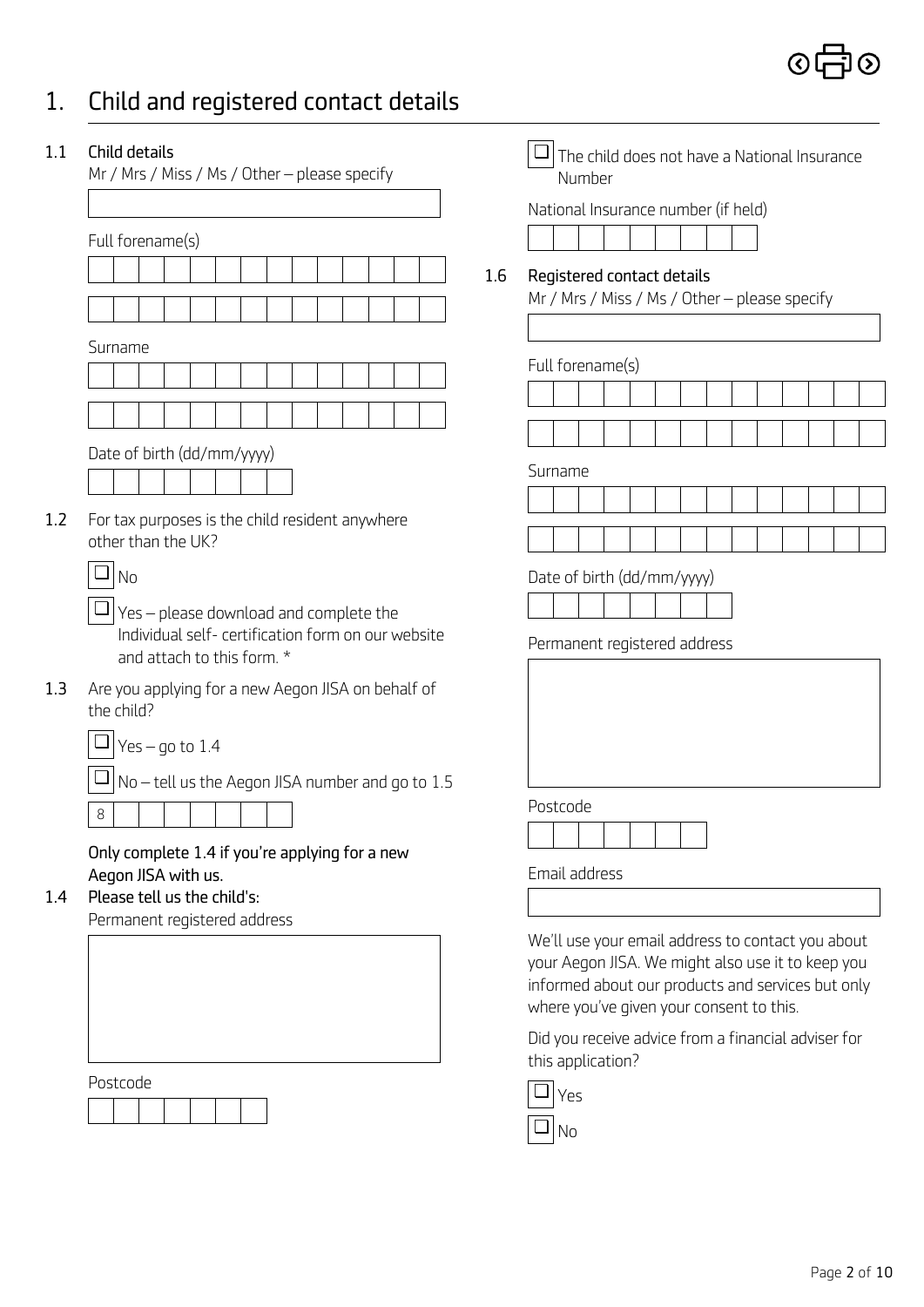### *1. Child and registered contact details – continued*

*1.5 Gender:*

| Male   |
|--------|
| Female |

*Tick this box to confirm that you've had the* ❏ *opportunity to read the Aegon Platform terms and conditions, Aegon JISA Key features, Aegon JISA supplement and fund specific information and/or Key Investor Information Documents (KIIDs) relating to each of your investments.*

### *2. Aegon GIA - Withdrawal details*

*In this section, 'you' or 'your' means either the sole holder of the GIA or, where the GIA is owned by more than one holder, all joint holders of the Aegon GIA numbered in section 2.1.*

*2.1 What Aegon GIA number do you want to withdraw from?*

|--|--|--|--|--|--|--|--|

*Mr / Mrs / Miss / Ms / Other – please specify*

| Surname |                            |  |  |  |  |  |  |  |  |  |  |  |  |  |
|---------|----------------------------|--|--|--|--|--|--|--|--|--|--|--|--|--|
|         |                            |  |  |  |  |  |  |  |  |  |  |  |  |  |
|         | Date of birth (dd/mm/yyyy) |  |  |  |  |  |  |  |  |  |  |  |  |  |
|         |                            |  |  |  |  |  |  |  |  |  |  |  |  |  |

*The total withdrawal (across all Aegon GIAs) must not exceed the Aegon JISA investor's (named in section 1.1) remaining JISA allowance for the tax year.*

*Total amount to withdraw from the Aegon GIA noted in section 2.1*

*£*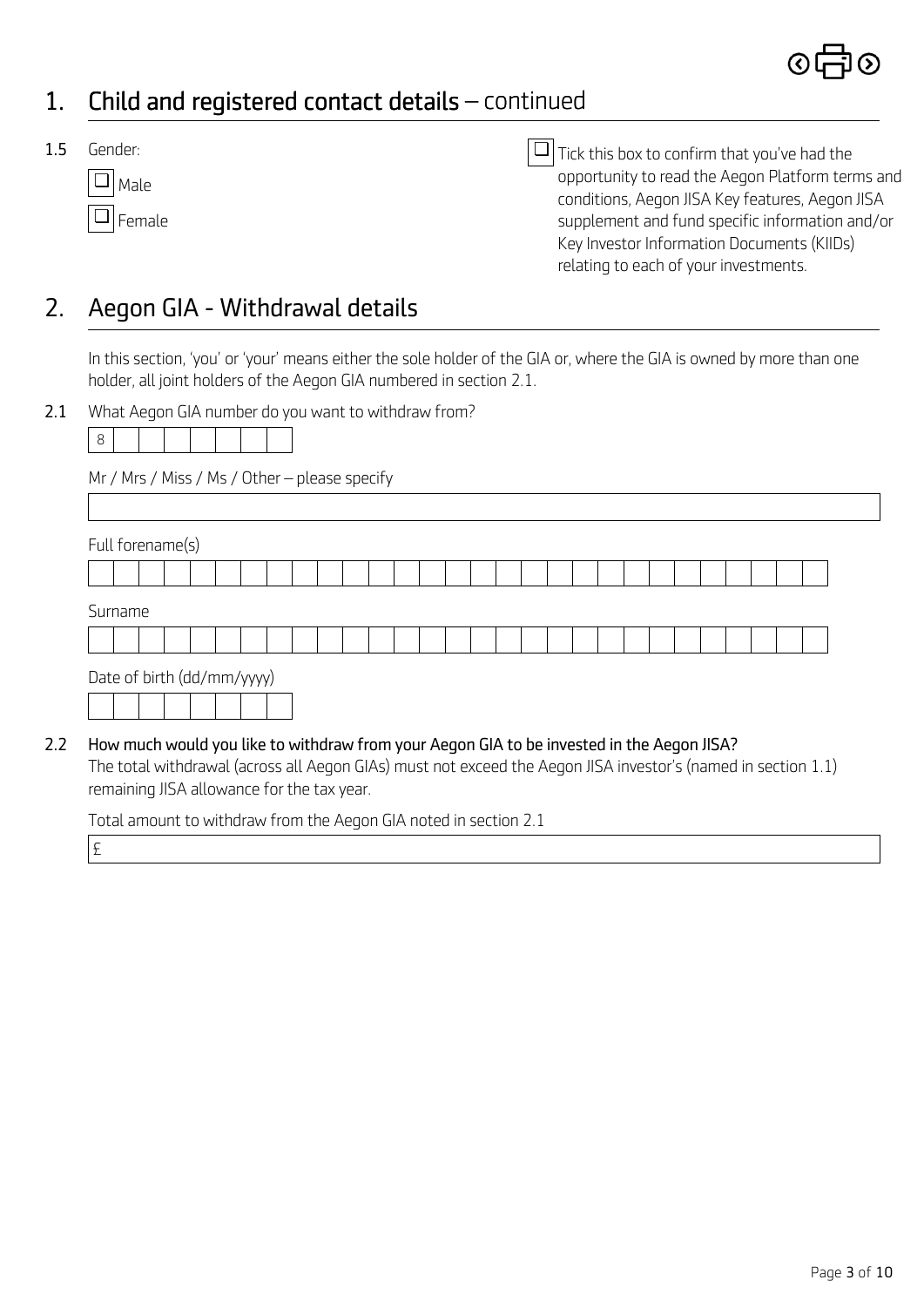### *2. Aegon GIA - Withdrawal details – continued*

#### *2.3 What fund(s) do you want to sell?*

*If you don't complete the table below and tell us how your fund(s) should be withdrawn, we'll automatically withdraw proportionally across all of your funds.*

*If you need to add additional funds, please provide the information on a separate sheet of paper in the format* ❏ *above, sign and date it and attach it to this form.* 

| Full investment manager name, fund name and share class | SEDOL code | Amount to be sold (£) |
|---------------------------------------------------------|------------|-----------------------|
|                                                         |            |                       |
|                                                         |            |                       |
|                                                         |            |                       |
|                                                         |            |                       |
|                                                         |            |                       |
|                                                         |            |                       |
|                                                         |            |                       |
|                                                         |            |                       |
|                                                         |            |                       |
|                                                         |            |                       |
| Aegon GIA cash facility                                 | N/A        |                       |
| Total amount                                            | N/A        |                       |

### *3. Aegon JISA - Investment details*

*In this section, you need to tell us how you'd like to invest your money into your Aegon JISA.* 

*Your adviser should complete sections 3.3 and 3.4 if you're investing in a model portfolio.*

*We'll invest the total amount withdrawn detailed in section 2.2 into the Aegon JISA numbered in section 1.3, or if you're using this form to apply for a new Aegon JISA, we'll automatically invest the total amount into that new product number.*

*For further details about the available funds, please refer to the Key Investor Information Documents (KIIDs) and/or Fund Key Features Document for each fund in which you would like to invest.*

#### *3.1 What investments would you like to invest in?*

*Please only tick one of the following options:*

*Use my default investment strategy (this only applies if you have agreed a default investment strategy with us/your adviser)* 

*Invest proportionally into the same investments listed in 2.3 – you'll only be able to invest into the same funds if* ❏ *these are available under the Aegon JISA. The funds should match the illustration you received from us. If they don't, we may not be able to process your request.*



❏

 *Invest in the funds below – complete section 3.2.*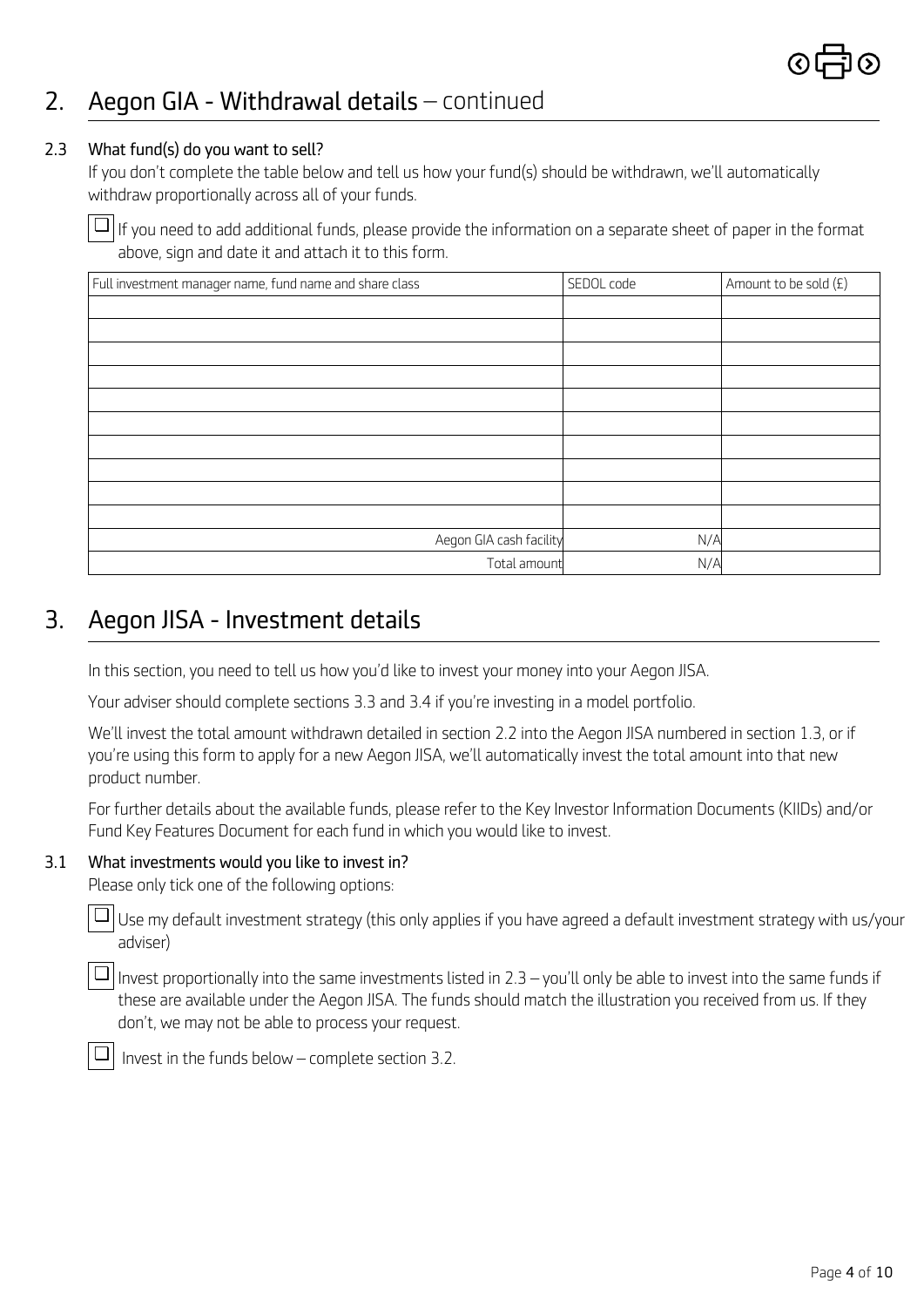### *3. Aegon JISA - Investment details – continued*

#### *3.2 Single payment*

*The funds should match the illustration you received from us, if they don't, we won't be able to process your request. If you want to invest in different funds, you'll need a new illustration.*

| Full investment manager name, investment name and share class | SEDOL code | % to be invested |
|---------------------------------------------------------------|------------|------------------|
|                                                               |            | $\frac{0}{0}$    |
|                                                               |            | $\frac{0}{0}$    |
|                                                               |            | $\frac{0}{0}$    |
|                                                               |            | $\frac{0}{0}$    |
|                                                               |            | $\frac{0}{0}$    |
|                                                               |            | $\frac{0}{0}$    |
|                                                               |            | $\frac{0}{0}$    |
|                                                               |            | $\frac{0}{0}$    |
|                                                               |            | $\frac{0}{0}$    |
|                                                               |            | $\frac{0}{0}$    |
| Aegon JISA cash facility                                      | N/A        | $\frac{0}{0}$    |
| Total amount                                                  | N/A        | 100%             |

*If you need to add additional funds, please provide the information on a separate sheet of paper in the format* ❏ *above, sign and date it and attached it to this form.* 

#### *3.3 Model portfolio (for adviser use only)*

*If you're setting up a new Aegon JISA product:*

*Name of existing model portfolio*

#### *3.4 Auto-rebalancing (for adviser use only)*

*Set up rebalancing on my investments.*

*No* ❏

*Yes* ❏

*Please confirm the frequency of rebalancing:*

*Quarterly*  ❏

| ┍ |
|---|
|---|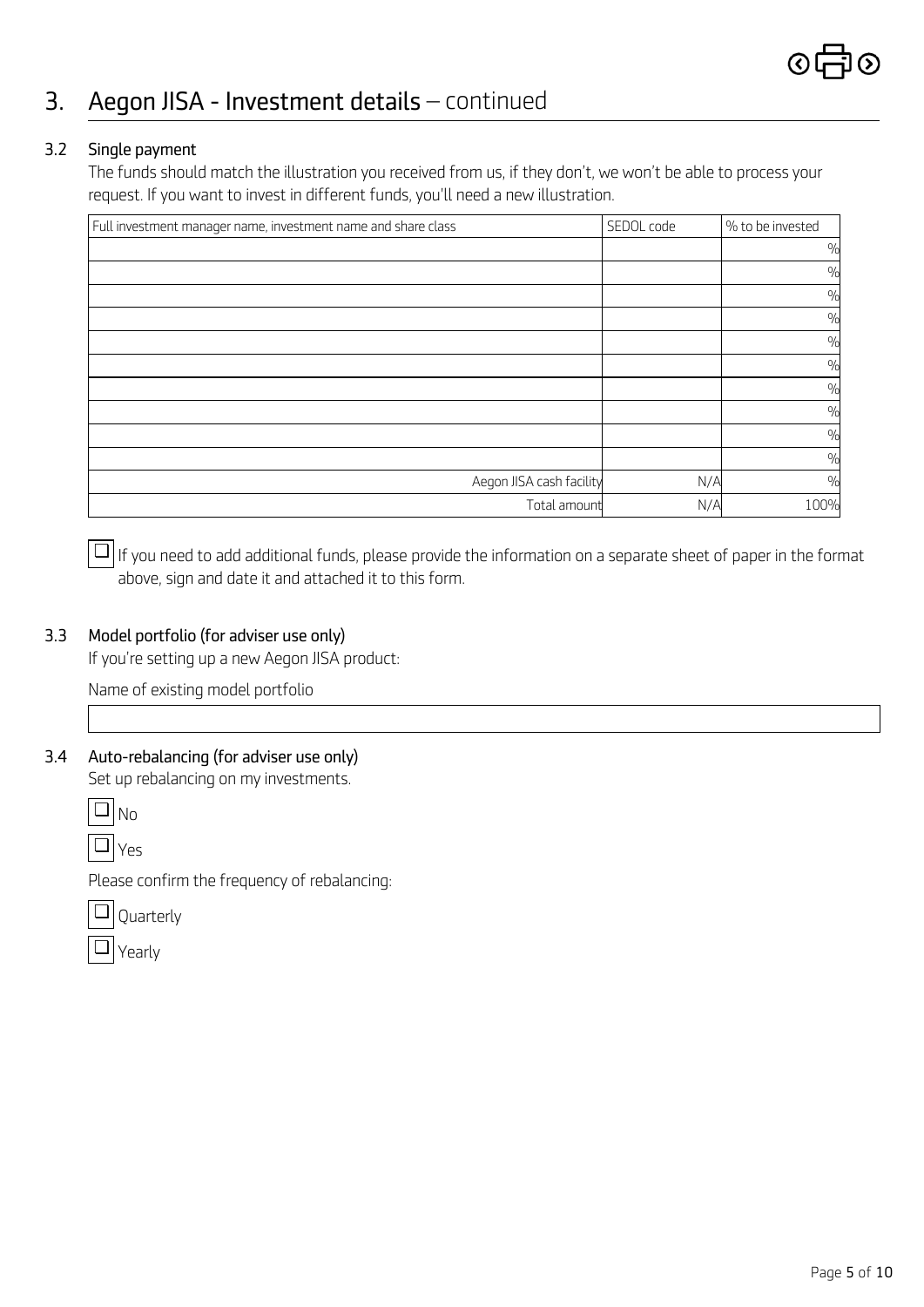### *4. Investment income options*

*If you have income-generating investments, this section lets you choose how any income distributions paid from those investments should be dealt with when we receive them from the investment provider. We'll apply your selection to all income generating investments you hold within the Aegon JISA. If you have an existing Aegon JISA with us and you don't tick one of the boxes below, we'll apply your existing income option.*

### *Please tick one of the following options:*

 $\Box$   $\vert$  Reinvest in fund (default) – reinvest any income received back into the same fund.

 $\Box$   $\Box$  Leave in cash – pay any income into the Aegon JISA cash facility.

*Please note we're not able to pay income directly out of the JISA to a customer.*

### *5. How we treat your personal information*

*Here at Aegon, we're committed to protecting and respecting your privacy. We collect your personal information so that we can verify your identity, set up your plan and provide ongoing administration. We need this information to carry out our obligations and to provide you with the products and services under the terms of your contract with us. Without it, we wouldn't be able to provide you with a plan.*

*As part of our administration process, we work with carefully selected service providers (in other words suppliers) that carry out certain functions on our behalf. We only share the appropriate level of personal information necessary to enable our suppliers to carry out their services and they need to keep the information safe and protected at all times.*

*Our suppliers must only act on our instructions and can't use your personal information for their own purposes.*

*The personal information we collect may be transferred to, and stored at a destination outside the European Economic Area (EEA). This could be to other companies within the Aegon Group or to our service providers. Where any such processing takes place, appropriate controls are in place to make sure your information is protected.*

*We may disclose your information to licensed credit reference and/or fraud prevention agencies to help make financial or insurance proposals and claims decisions (this will be during the application or enrolment process and on an ongoing basis), for you and anyone you're linked with financially or other members of your household. Our enquiries or searches may be recorded.* 

*You can find more information on how we use and share your personal information, including how long we keep it and details of your rights at customerdashboard.aegon.co.uk/site-info/privacyand-cookie-policy/ or by contacting us to request a copy.*

*We'd like to keep you up-to-date with information about our news, products and services. If you'd like to hear more from us, please tick the relevant box below.*



*By ticking the box(es), you're consenting to receiving marketing messages in this way from us. You can change your mind and unsubscribe at any time simply by contacting us. For more information on how to do this go to* 

#### *customerdashboard.aegon.co.uk/site-info/privacyand-cookie-policy/*

*We won't pass your information to other companies outside of the Aegon Group for marketing purposes.*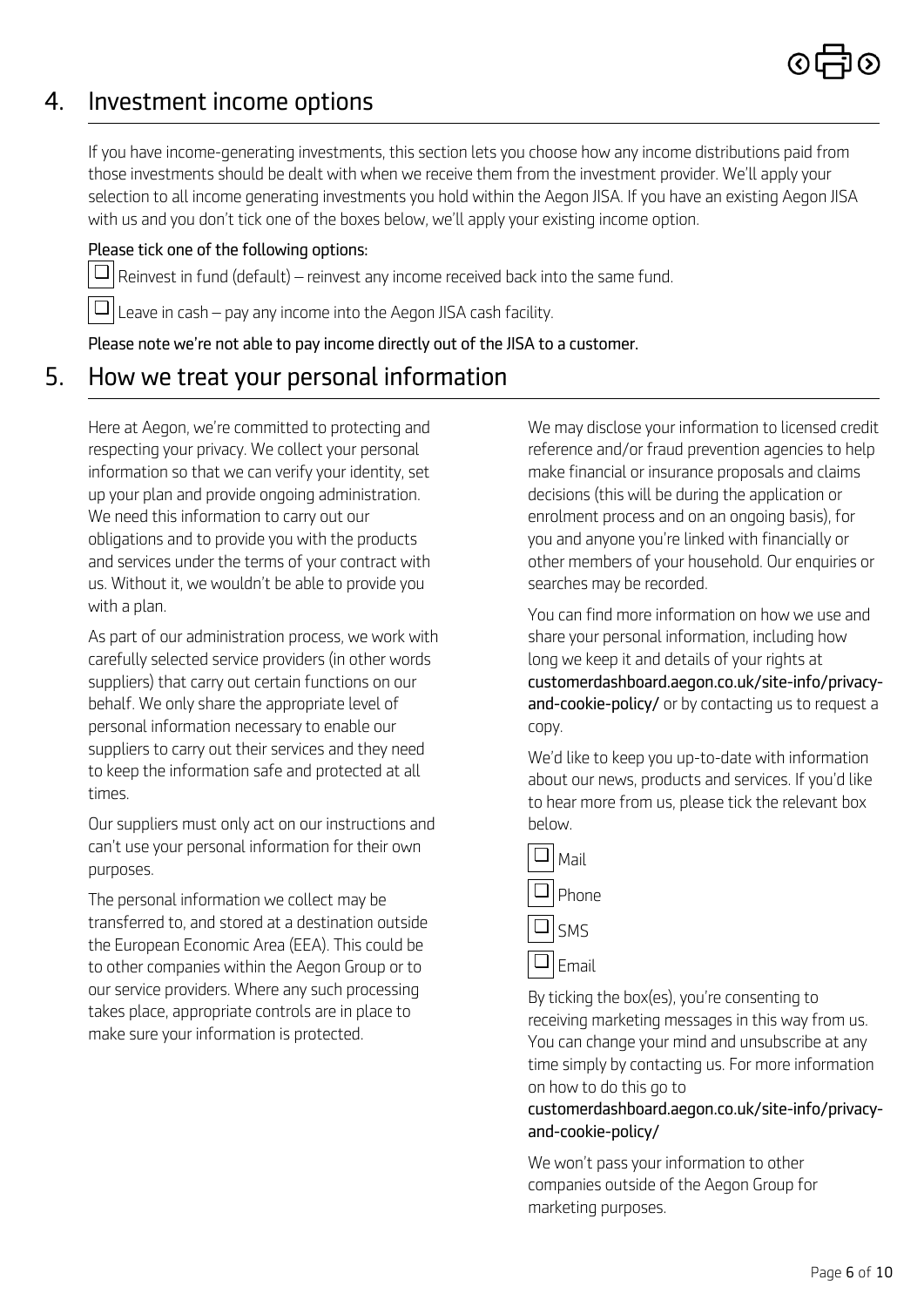## *6. Adviser details (for adviser use only)*

| 6.1 | Adviser name                                                                                                                                                                           | 6.3 | Ongoing adviser charge<br>Use this section to set up monthly ongoing adviser<br>charge.                                  |
|-----|----------------------------------------------------------------------------------------------------------------------------------------------------------------------------------------|-----|--------------------------------------------------------------------------------------------------------------------------|
|     | Firm name                                                                                                                                                                              |     | Is the charge to be linked to a charge model?                                                                            |
| 6.2 | Initial adviser charge<br>This instruction must be completed if you want to<br>take an initial adviser charge. Enter the amount or<br>percentage to be deducted. Tick one option only. |     | Yes<br>No<br>If yes - Model name                                                                                         |
|     | Amount<br>£                                                                                                                                                                            |     | If no - ongoing adviser charge                                                                                           |
|     | Percentage of the lump sum payment                                                                                                                                                     |     | £<br>p.a.<br>0r                                                                                                          |
|     | $\%$                                                                                                                                                                                   |     | % p.a.                                                                                                                   |
|     | Is this subject to Value Added Tax (VAT)?<br>Yes<br>No<br>VAT will be added to the amount entered or added                                                                             | 6.4 | Is VAT to be added to the above?<br>Yes<br>❏<br>No<br>Service charge<br>This section lets you agree and set up a monthly |
|     | after the amount has been calculated.                                                                                                                                                  |     | service charge model to your client's Aegon JISA to<br>pay you a service charge.                                         |

*Service charge model name*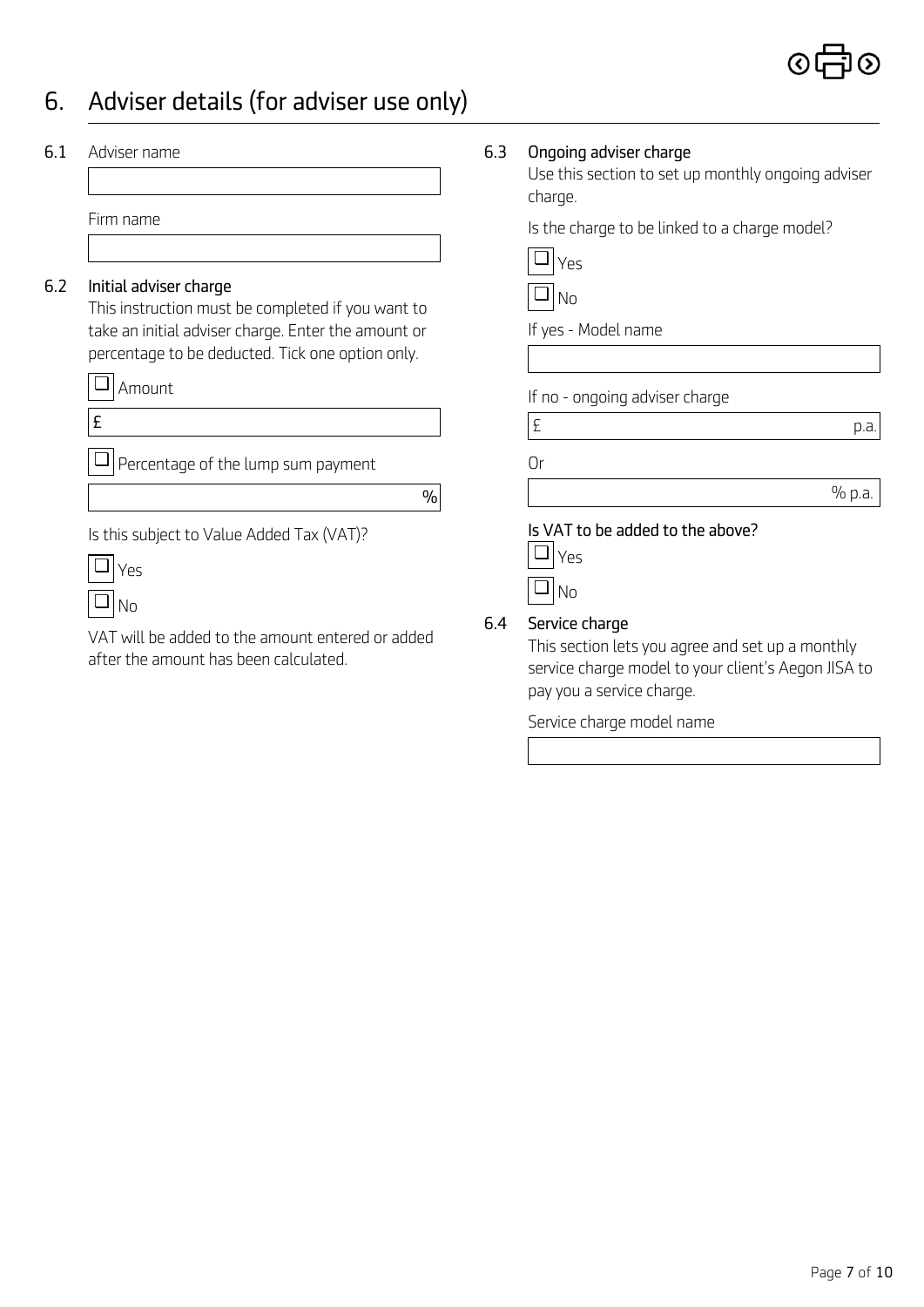## *7. Declaration - Aegon GIA*

*In this declaration 'I', 'my', 'we' or 'our' refers to the holders of the Aegon GIA. All holders are required to sign and date the Aegon GIA declaration.*

- *7.1 I/We authorise Aegon to make a withdrawal from my/our Aegon GIA as detailed in section 2 in accordance with the instructions given.*
- *7.2 Where there is a single holder of the Aegon GIA, the Aegon GIA holder confirms that the money being withdrawn will belong to the child who is the beneficial owner of the Aegon JISA named in section 1.1. Where there are joint holders of the Aegon GIA, all joint holders confirm that the money being withdrawn will belong to the child named in section 1.1.*

*You should sign and date this form by typing your full name in the signature box below and typing the date in the date box or by using any other electronic signature method we have agreed, in writing with your adviser, to accept. Your typed name or agreed electronic signature method in the signature box will be your signature. When you sign the form, by typing your name in this box or using the agreed electronic signature method, you are making the declarations and confirming that you wish to proceed with the instructions in this form.*

*Date (dd/mm/yyyy)*

*Primary account holder name*

*Primary holder signature (type name here)*





| Second account holder name                                                                                                    |  |                |   |  |  |  |
|-------------------------------------------------------------------------------------------------------------------------------|--|----------------|---|--|--|--|
|                                                                                                                               |  |                |   |  |  |  |
|                                                                                                                               |  |                |   |  |  |  |
| Second joint holder signature (type name here)                                                                                |  |                |   |  |  |  |
|                                                                                                                               |  |                |   |  |  |  |
|                                                                                                                               |  |                |   |  |  |  |
| Date (dd/mm/yyyy)                                                                                                             |  |                |   |  |  |  |
|                                                                                                                               |  | 2              | 0 |  |  |  |
|                                                                                                                               |  |                |   |  |  |  |
|                                                                                                                               |  |                |   |  |  |  |
|                                                                                                                               |  |                |   |  |  |  |
|                                                                                                                               |  |                |   |  |  |  |
|                                                                                                                               |  |                |   |  |  |  |
|                                                                                                                               |  |                |   |  |  |  |
|                                                                                                                               |  |                |   |  |  |  |
|                                                                                                                               |  |                |   |  |  |  |
|                                                                                                                               |  | $\overline{2}$ | 0 |  |  |  |
| Third account holder name<br>Third joint holder signature (type name here)<br>Date (dd/mm/yyyy)<br>Fourth account holder name |  |                |   |  |  |  |
|                                                                                                                               |  |                |   |  |  |  |
|                                                                                                                               |  |                |   |  |  |  |
| Fourth joint holder signature (type name here)                                                                                |  |                |   |  |  |  |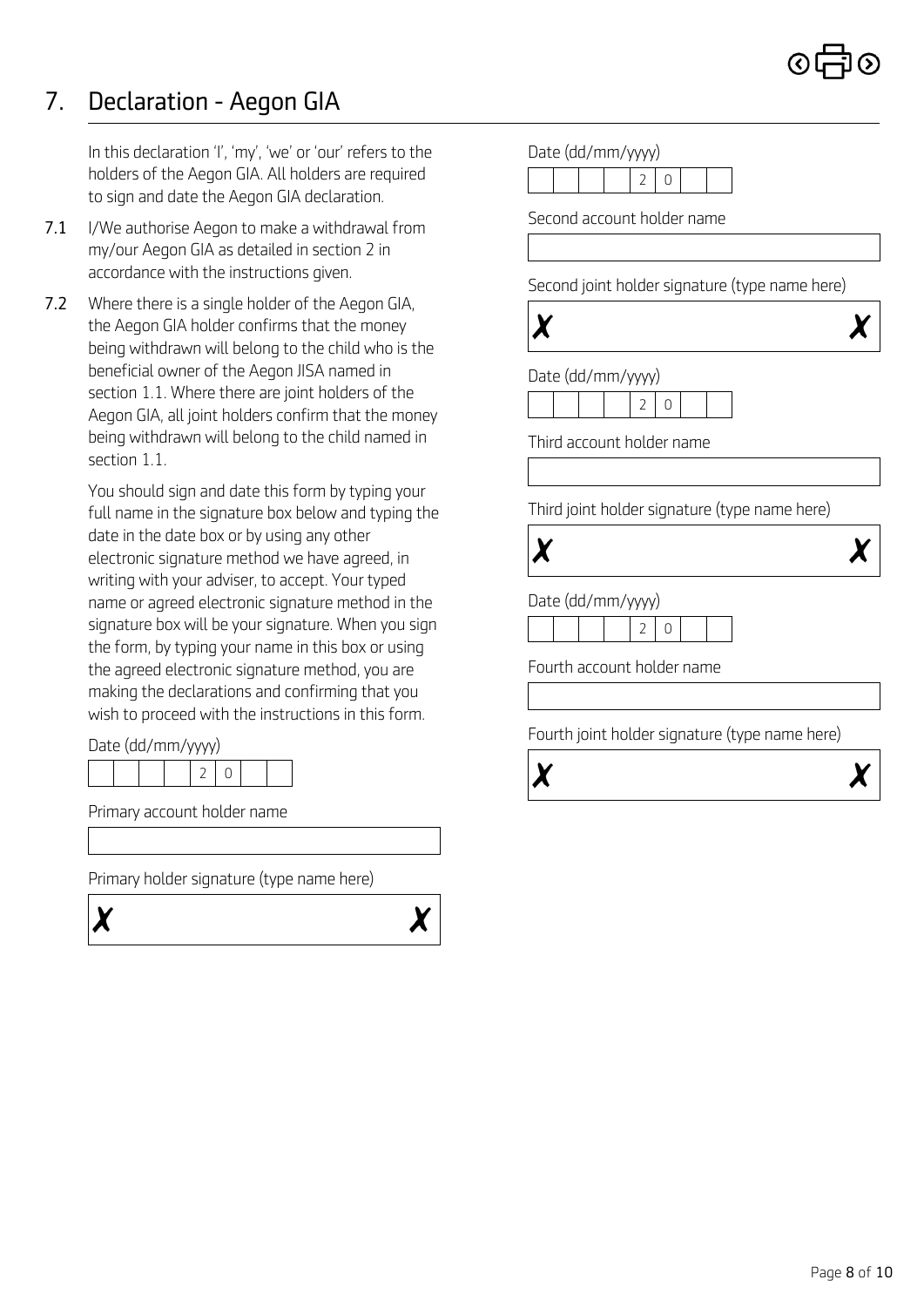*8.1 Aegon relies on the information contained in the following documents as they form the basis of the contract for opening an, or subscribing to an existing, Aegon JISA.*

> *• this application form, including the declarations made in Section 7;*

*• the contract note for the Aegon JISA, and*

*• the Aegon Platform terms and conditions as supplemented and amended by the Supplement for Aegon JISA.*

*I confirm that I have received and had the opportunity to read the Aegon Platform terms & conditions as supplemented and amended by the Supplement for Aegon JISA carefully, alongwith the key features document(s), my personal illustration for the Aegon JISA, key investor information documents relating to the funds I would like to invest in and the declarations in thisapplication before completing this application process.*

- *8.2 I accept that the information and documents I have been provided with should not be taken as advice or a recommendation from Aegon.*
- *8.3 I accept that Aegon has not and will not assess the child's suitability for opening an, or subscribing to an existing Aegon JISA or any investment decisions I make. Except where I have received advice from an adviser, this means I will not benefit from the protection of the Financial Conduct Authority's rules on assessing suitability. If I have any doubts about the suitability of the Aegon JISA, I should speak to an adviser where I have not already done so.*
- *8.4 I accept that any payment into this Aegon JISA, including contributions and transfers, will be placed in the appropriate cash facility. Thereafter, investments will be purchased in accordance with the investment instructions given by me, or my appointed adviser.*

#### *I declare that:*

*8.5 Where the child does not have an Aegon JISA capable of accepting the subscription equivalent to the amount detailed in section 2.2:*

*General declaration i. I apply for an Aegon JISA, and services outlined in the application and agree to be bound by the Aegon Platform terms and conditions as supplemented and amended by the Supplement for Aegon JISA.*

- *8.6 Where the child does have an Aegon JISA capable of accepting the subscription equivalent to the amount detailed in section 2.2, I apply to make this additional subscription to the existing Aegon JISA as detailed in 1.3.*
- *8.7 I am 16 years of age or over.*
- *8.8 I am the registered contact for the existing JISA to be transferred, as detailed above, or I will be the registered contact for the Aegon JISA being applied for.*
- *8.9 I have parental responsibility for the child, or I am the child.*
- *8.10 The child named above will be the beneficial owner of the accounts investments.*
- *8.11 I have not subscribed, and will not subscribe, to another stocks and shares JISA for this child.*
- *8.12 I am not aware that this child has another stocks and shares JISA.*
- *8.13 I am not aware of other JISA subscriptions that have or will result in this child exceeding the annual limit.*
- *8.14 I will not knowingly make subscriptions to JISAs for this child that will result in the subscription limit being exceeded.*
- *8.15 The child who will hold the Aegon JISA does not hold a Child Trust Fund.*
- *8.16 The child is resident in the UK, or is a UK Crown servant, a dependant of a UK Crown servant or is married to/in a registered civil partnership with a UK Crown servant.*
- *8.17 I agree to the Aegon JISA terms and conditions as supplemented and amended by the Supplement for Aegon JISA.*